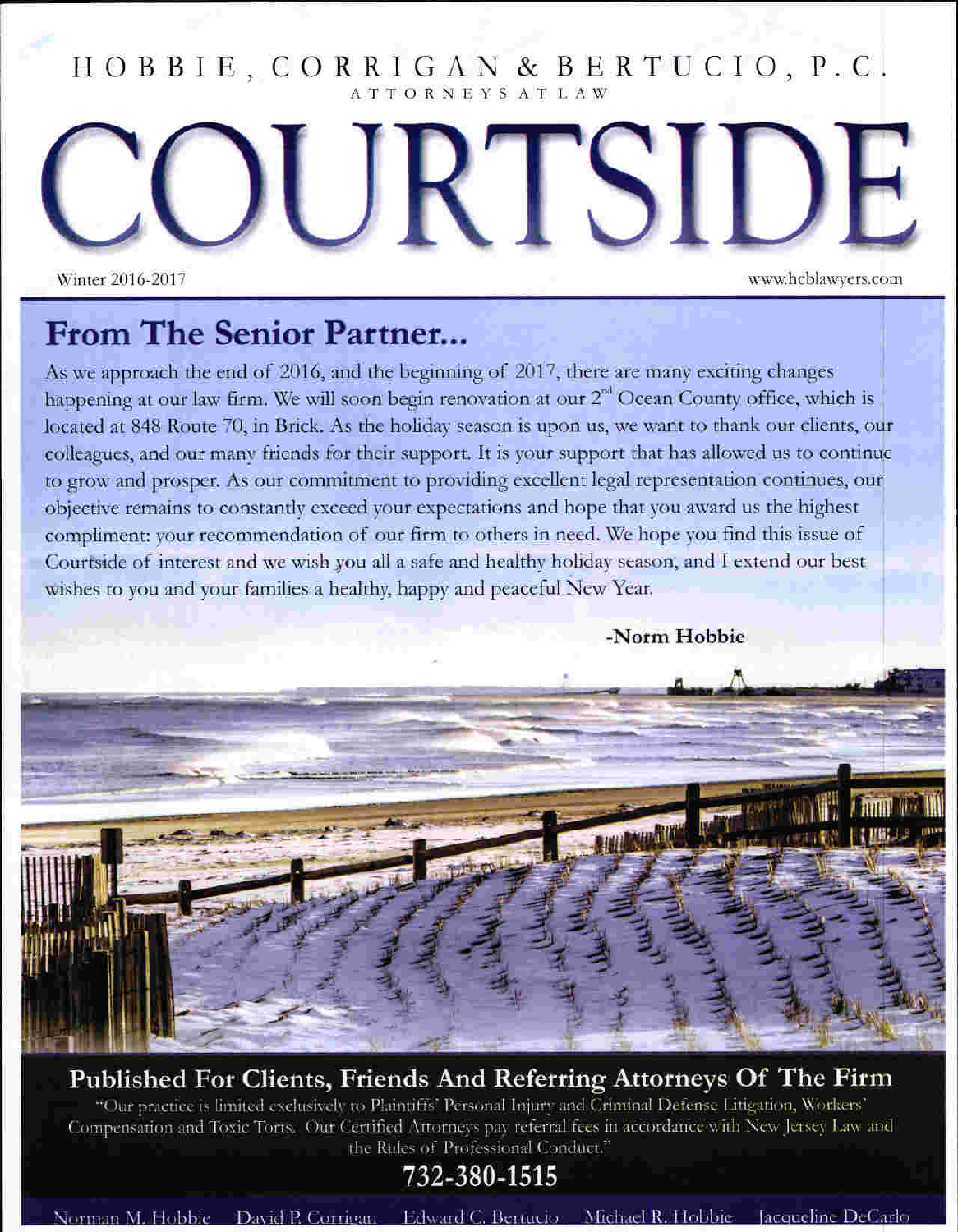# \$5,975,000 Settlement for Struck Pedestrian Case

During mediation, Plantiffs G.F. and S.E. settled their claims for damages sustained when their son was struck by a vehicle on a residential street.

On June 11, 2015, the Defendant crashed the Land Rover she was driving into Plaintiff A.E., a two-and-a-half year old boy, in the roadway adjacent to a playground in Bradley Beach, causing him to sustain life-threatening injuries in full view of his mother. The case settled during mediation on November 7, 2016 for a total of \$5,975,000.00. Norm represented A.E.'s parents, who received a settlement of \$2.725 Million.

Both of A.E.'s parents asserted claims for the loss of their son's companionship, consortium, care, support, contributions and assistance in accordance with seminal case of Green v. Bittner. In addition, Norm prosecuted a Portee claim for the emotional injuries sustained by A.E.'s mother, Plaintiff G.F., as a result of witnessing the crash.

# **Injured Driver Receives \$1.6 Million Settlement on 1st Day of Trial**

In July 2016, Plaintiff H.B. settled her personal injury case for \$1.6 Million after being assigned out for trial in Ocean County.

On March 27, 2012 at approximately 5:20 p.m., Plaintiff H.B., was the operator of a motor vehicle that was lawfully stopped in traffic on Route 70 eastbound in Evesham Township, New Jersey when she was suddenly, unexpectedly and violently rear-ended by the vehicle operated by Defendant who removed his eyes from the roadway in front of him and was engaged in distracted driving in

violation of the law (i.e. texting/communicating with his employer who knew that he was driving).

As a result of the impact, Plaintiff H.B. sustained and suffered disc herniations at C2-C7 necessitating a three-level cervical fusion, and exacerbated previous injuries in both knees necessitating a repeat right knee arthroscopy and a total knee replacement.

### **Assault Victim Receives \$1.25 Million In Premises Liability Case Involving Inadequate Security**



This case arises from a May 10, 2014 incident in which the Defendants failed to provide adequate security, and as a result, Plaintiff T.S. was assaulted. Norm represented T.S. who sustained post traumatic stress following the incident. The case settled for \$1.25 Million.

### **Intoxicated Passenger Receives** \$1.25 Million Settlement

In June 2016, Plaintiff, A.C. settled her personal injury case for \$1.25 Million. Norm represented A.C., who was injured on May 4, 2011 when the vehicle she had been traveling in as a passenger struck two parked cars. The driver of the vehicle, was issued numerous summonses, included Driving While Intoxicated, following the subject crash. He had been served alcoholic

beverages while he was visibly intoxicated at several Jersey Shore bars prior to the subject crash.

As a result of the crash, Plaintiff, A.C. suffered a fracture/ dislocation at C4-C6 resulting in an emergency two-level cervical fusion.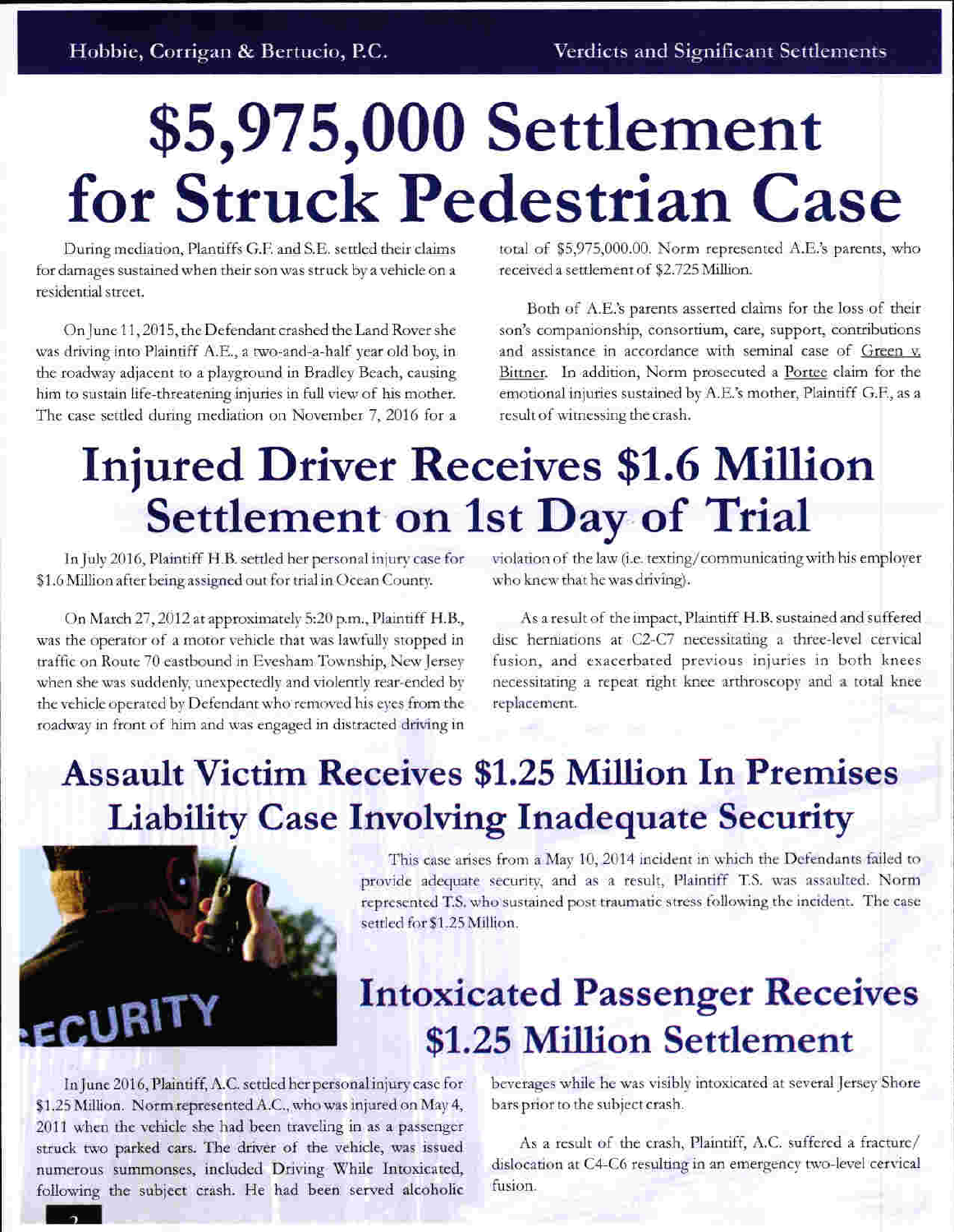# **Struck Pedestrian Settles Case For \$3.5 Million**

Norm represented A.A., a pedestrian who was lawfully walking on the sidewalk at the intersection of South Orange Avenue and Dover Street in Newark, New Jersey when she was struck by a passenger bus. Norm established that the bus driver failed to make proper observations as he attempted to make a left turn across the sidewalk in order to get into a parking lot, when he struck A.A.

As a result of the impact, A.A. sustained multiple, permanent injuries, including, open comminuted and displaced fractures of the right tibia and fibula, as well as, fractures of the pelvis and foot fractures. During mediation, the case settled for \$3.5 Million approximately 6 months after the subject collision.

# **Passenger in Bus Crash Settles Personal Injury Case for \$1.45 Million**

Norm represented S.T., who was injured in a bus crash on September 5, 2014. S.T. was seated in the second row of the commuter bus.

Norm established that the bus driver was operating the commuter bus in violation of the posted speed limit on the Pulaski Skyway during rush hour, when he violently slammed into the rear of stopped traffic. As a result of the impact, Plaintiff, S.T., was diagnosed with Reflex Sympathetic Dystrophy ("RSD") of the right lower leg, which is a painful and at times debilitating nerve disorder.

On November 10, 2016, Norm mediated the case with the Honorable Thomas E. O'Brien, P.J. Civ. (Ret.) and successfully negotiated a settlement for S.T. in the amount of \$1.45 Million.

### **Bicyclist Struck by Driver Settles for \$1.2 Million** In a Hotly Contested Liability Case

On November 23, 2016 Norm represented Plaintiff P.G., who settled his personal injury case during a mediation proceeding, two weeks before his case was scheduled to proceed to trial in Monmouth County for \$1.2 Million.

On October 27, 2014, Plaintiff P.G., age 26, was riding his bicycle eastbound on Sixth Avenue in Neptune when the Defendant, who was stopped on Springdale Avenue, failed to yield the right of way. As a result of the impact, P.G. sustained a number of severe traumatic injuries, including a one level spinal (thoracic) fusion, hip fracture and significant scarring.

The case was zealously and aggressively contested by the defense on liability. The defense relied on the police investigator's conclusion that P.G. was operating his bicycle on the wrong side of the street at the time of the crash.